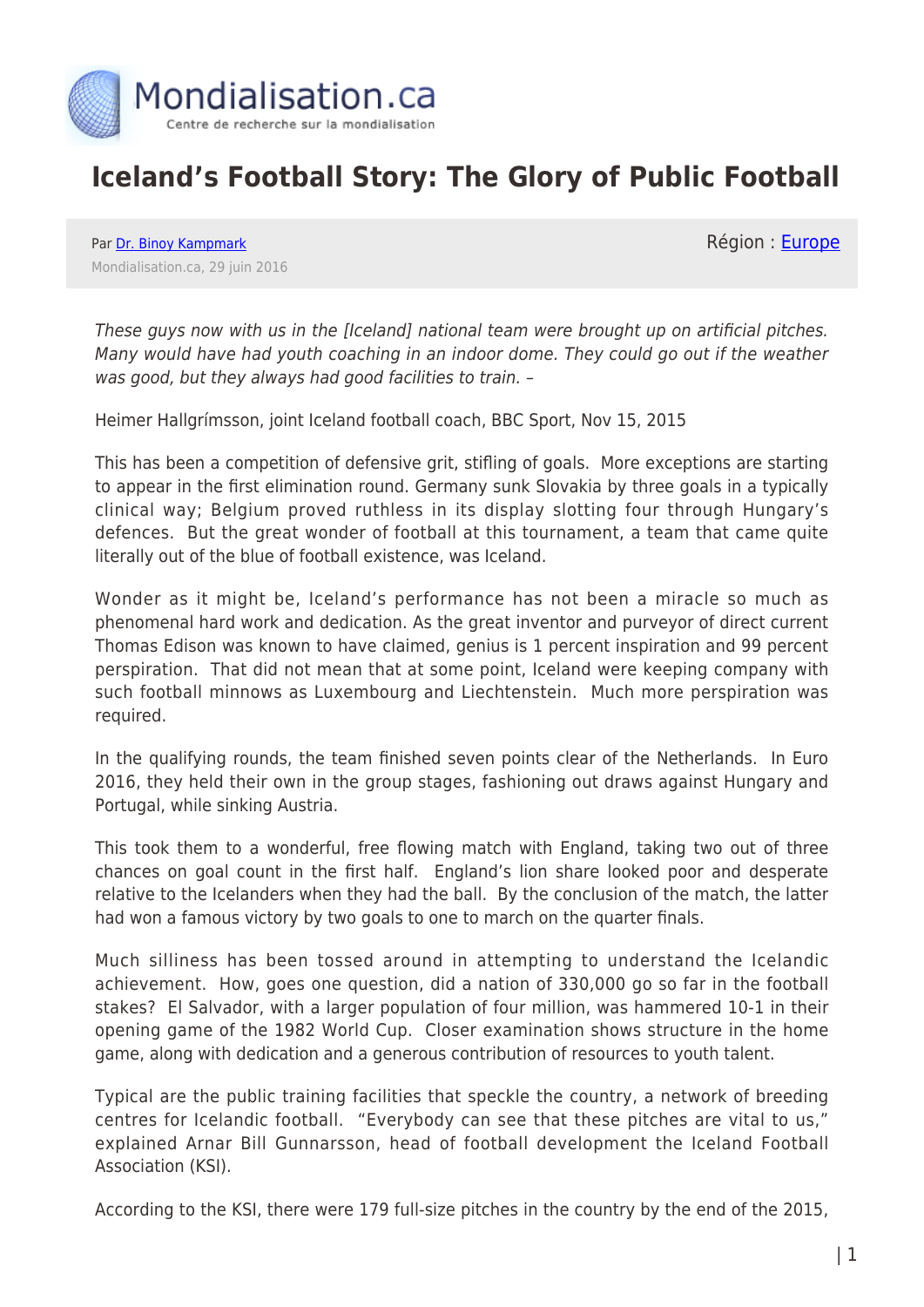making that one full-size pitch for every 128 registered players in the country. To this can be added 166 mini and half-sized pitches that employ artificial turf.[1] Such dome pitches have become realms of pursuit for the Icelandic footballer, havens of development away from harsh conditions.

Heimer Hallgrímsson, the national team's joint head coach, sees such dome pitches as "a revelation", the sort that all villages wanted. Virtually every school in Iceland is close to one.[2]

The continued growth of such football is all the more impressive given the economic shocks the country has endured. In terms of sheer scale, the banking crisis of 2008 was as calamitous as any country's, if not more so. That did not prevent the publicly funded facilities for football from continuing to receive resources. Public house football was a species to be nurtured, not ditched.

In time, these domes of training and practice gave birth to the "indoor kid" generation, the first players whom made their appearance at the European Under-21 Championship in 2011. Many are on show at the championship in France.

Football, however, is hardly just training pitches in suitable conditions. Iceland has one conspicuous omission to other countries of the football persuasion: professional club sides. They make up for this lack in an abundance of coaches, with 639 holding a UEFA B license.

There is also another strain in Iceland's football which can almost be regarded as singular in the modern professional tradition. Within that cosmos is a distinct lack of elitism. A strict, natural egalitarianism operates, the great leveller between players that has produced a marked esprit de corps among the players of the national team.

As Gunnarsson explained to Goal, "It doesn't matter if you're a boy or a girl or good or bad at playing football. Up until the age of 19, you can train as much as you'd like." Rather heretical stuff to the professionalised devotees of the game.

With a calm head, the coaching staff comprising Hallgrímsson and Lars Lagerback have managed to wangle out superb performances from the team, reminding everybody that they are not in the business of imitating the inimitable. In that sense, they have truly come into their own.

Dr. Binoy Kampmark was a Commonwealth Scholar at Selwyn College, Cambridge. He lectures at RMIT University, Melbourne. Email: [bkampmark@gmail.com](mailto:bkampmark@gmail.com)

Notes

[1] [http://www.goal.com/euro2016/en/article/the-secret-behind-the-iceland-miracle/1quzrzppu5pmy1](http://www.goal.com/euro2016/en/article/the-secret-behind-the-iceland-miracle/1quzrzppu5pmy1gc6jx6nxl0fw) [gc6jx6nxl0fw](http://www.goal.com/euro2016/en/article/the-secret-behind-the-iceland-miracle/1quzrzppu5pmy1gc6jx6nxl0fw)

[2]<http://www.bbc.com/sport/football/30012357>

La source originale de cet article est Mondialisation.ca Copyright © [Dr. Binoy Kampmark](https://www.mondialisation.ca/author/binoy-kampmark), Mondialisation.ca, 2016